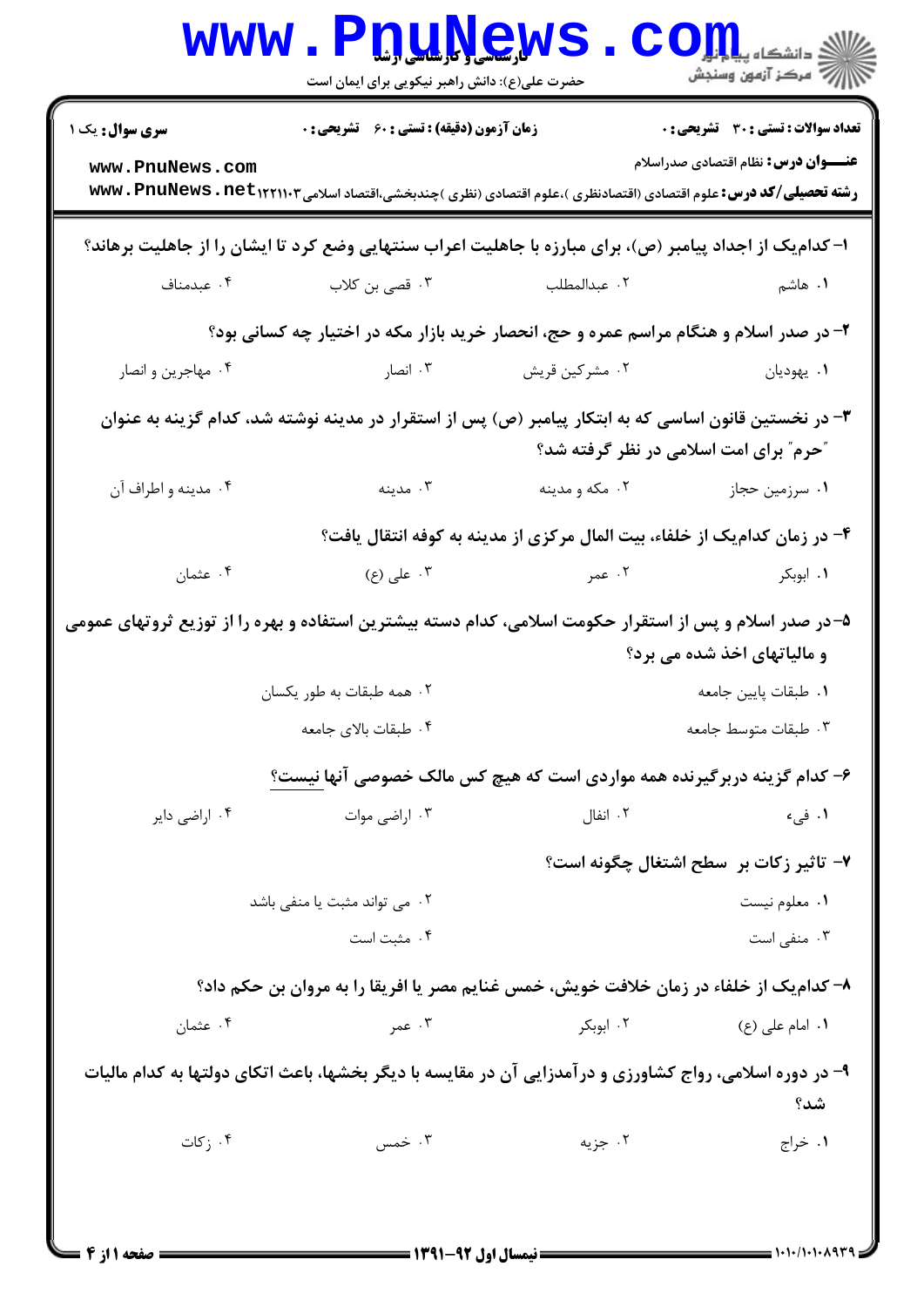| <b>WWW</b>                                                                                         | <b>TUTING MP</b><br>حضرت علی(ع): دانش راهبر نیکویی برای ایمان است                                                                |                                                                                                                                                                                                                                                                                              | $\mathbf{CO}_{\mathbf{H}}$ i دانشکاه پیل       |  |
|----------------------------------------------------------------------------------------------------|----------------------------------------------------------------------------------------------------------------------------------|----------------------------------------------------------------------------------------------------------------------------------------------------------------------------------------------------------------------------------------------------------------------------------------------|------------------------------------------------|--|
| <b>سری سوال : ۱ یک</b>                                                                             | <b>زمان آزمون (دقیقه) : تستی : 60 ٪ تشریحی : 0</b>                                                                               |                                                                                                                                                                                                                                                                                              | <b>تعداد سوالات : تستی : 30 ٪ تشریحی : 0</b>   |  |
| www.PnuNews.com                                                                                    | <b>رشته تحصیلی/کد درس:</b> علوم اقتصادی (اقتصادنظری )،علوم اقتصادی (نظری )چندبخشی،اقتصاد اسلامی۱۰۳(۱۲۲۱۰۳ <b>. www . PnuNews</b> |                                                                                                                                                                                                                                                                                              | <b>عنـــوان درس:</b> نظام اقتصادی صدراسلام     |  |
| ۱۰- چه کسی از طرف پیامبر (ص) مامور دستگیری از فقرا بود و اشخاص نیازمند به وی رجوع داده می شدند؟    |                                                                                                                                  |                                                                                                                                                                                                                                                                                              |                                                |  |
| ۰۴ بلال حبشي                                                                                       | ۰۳ ابو عبیده                                                                                                                     | ۰۲ معاذ بن جبل                                                                                                                                                                                                                                                                               | ۱. امام علی (ع)                                |  |
|                                                                                                    |                                                                                                                                  | ۱۱- فقهای اهل سنت، زکات را دربرگیرنده کدام گزینه می دانند؟                                                                                                                                                                                                                                   |                                                |  |
| ۰۴ غلات اربعه                                                                                      | ۰۳ کلیه کالاها                                                                                                                   | ۰۲ نقدین                                                                                                                                                                                                                                                                                     | <b>۱.</b> انعام ثلاثه                          |  |
| ۱۲- در پرداخت کدام یک از مالیاتهای اسلامی، قصد قربت شرط صحت و قبولی آن است؟                        |                                                                                                                                  |                                                                                                                                                                                                                                                                                              |                                                |  |
| ۰۴ عشور                                                                                            | ۰۳ ز کات $\cdot$                                                                                                                 | ۰۲ جزیه                                                                                                                                                                                                                                                                                      | ۰۱ خراج                                        |  |
|                                                                                                    | ۱۳- پس از ظهور اسلام، یکی از پولهای رایج تحت عنوان "ورق" بود. جنس ورق از کدام فلز بود؟                                           |                                                                                                                                                                                                                                                                                              |                                                |  |
| ۰۴ آهن                                                                                             | ۰۳ نقره                                                                                                                          | $\sim$ 3.1 $\sim$ 4 $\sim$ 5 $\sim$ 5 $\sim$ 5 $\sim$ 5 $\sim$ 5 $\sim$ 5 $\sim$ 5 $\sim$ 5 $\sim$ 5 $\sim$ 5 $\sim$ 5 $\sim$ 5 $\sim$ 5 $\sim$ 5 $\sim$ 5 $\sim$ 5 $\sim$ 5 $\sim$ 5 $\sim$ 5 $\sim$ 5 $\sim$ 5 $\sim$ 5 $\sim$ 5 $\sim$ 5 $\sim$ 5 $\sim$ 5 $\sim$ 5 $\sim$ 5 $\sim$ 5 $\$ | ۰۱ مس                                          |  |
|                                                                                                    |                                                                                                                                  | ۱۴- پس از هجرت پیامبر (ص) به مدینه، سرعت گردش پول چه تغییری نمود؟                                                                                                                                                                                                                            |                                                |  |
|                                                                                                    | ۰۲ بعضا افزایش یا کاهش داشت                                                                                                      |                                                                                                                                                                                                                                                                                              | ۰۱ تغییری نداشت                                |  |
|                                                                                                    | ۰۴ افزايش يافت                                                                                                                   |                                                                                                                                                                                                                                                                                              | ۰۳ کاهش یافت                                   |  |
|                                                                                                    | ۱۵– کدام گزینه جزو اقدامات دولت اسلامی صدر اسلام در خصوص حفظ ارزش پول و ایجاد توازن در جریان گردش                                |                                                                                                                                                                                                                                                                                              |                                                |  |
|                                                                                                    |                                                                                                                                  |                                                                                                                                                                                                                                                                                              | پول نبوده است؟                                 |  |
|                                                                                                    | ۰۲ نکوهش کنز<br>۰۴ تحریم معاملات کالی به کالی                                                                                    |                                                                                                                                                                                                                                                                                              | ٠١ تلقى ركبان<br>۰۳ تحريم ربا                  |  |
|                                                                                                    |                                                                                                                                  |                                                                                                                                                                                                                                                                                              |                                                |  |
| ۰۴ تجارت                                                                                           | ۰۳ صنعت                                                                                                                          | ۱۶– عمده ترین فعالیت اقتصادی جزیره العرب پیش از اسلام چه بود؟<br>۰۲ کشاورزی                                                                                                                                                                                                                  | ۰۱ دامداری                                     |  |
|                                                                                                    |                                                                                                                                  |                                                                                                                                                                                                                                                                                              |                                                |  |
|                                                                                                    | ۱۷-مخلوط کردن جنس عالی با جنسی که در قیمت مساوی با آن نیست، تا مجموع را به نام جنس عالی و  قیمت آن                               |                                                                                                                                                                                                                                                                                              | بفروشند، چه نامیده می شود؟                     |  |
| ۰۴ غش                                                                                              | ۰۳ تدلیس                                                                                                                         | ۰۲ ربا                                                                                                                                                                                                                                                                                       | ۰۱ کم فروشی                                    |  |
|                                                                                                    |                                                                                                                                  |                                                                                                                                                                                                                                                                                              | <b>۱۸</b> - تطفیف در قرآن کریم به چه معنی است؟ |  |
| ۰۴ تقلب در معامله                                                                                  | ۰۳ کم فروشی                                                                                                                      |                                                                                                                                                                                                                                                                                              | ٠١. طواف خانه خدا مسمع ٢٠. غش                  |  |
| ۱۹- با توجه به ویژگی های بازارهای صدر اسلام، چه ساختی را می توان برای بازارهای صدر اسلام تصور کرد؟ |                                                                                                                                  |                                                                                                                                                                                                                                                                                              |                                                |  |
| ۰۴ هیچکدام                                                                                         | ۰۳ رقابت انحصاری                                                                                                                 | ۰۲ انحصار کامل                                                                                                                                                                                                                                                                               | ۰۱ رقابت کامل                                  |  |
|                                                                                                    |                                                                                                                                  |                                                                                                                                                                                                                                                                                              |                                                |  |

 $\blacksquare$  )  $\cdot$  )  $\cdot$  )  $\cdot$  )  $\cdot$   $\wedge$  9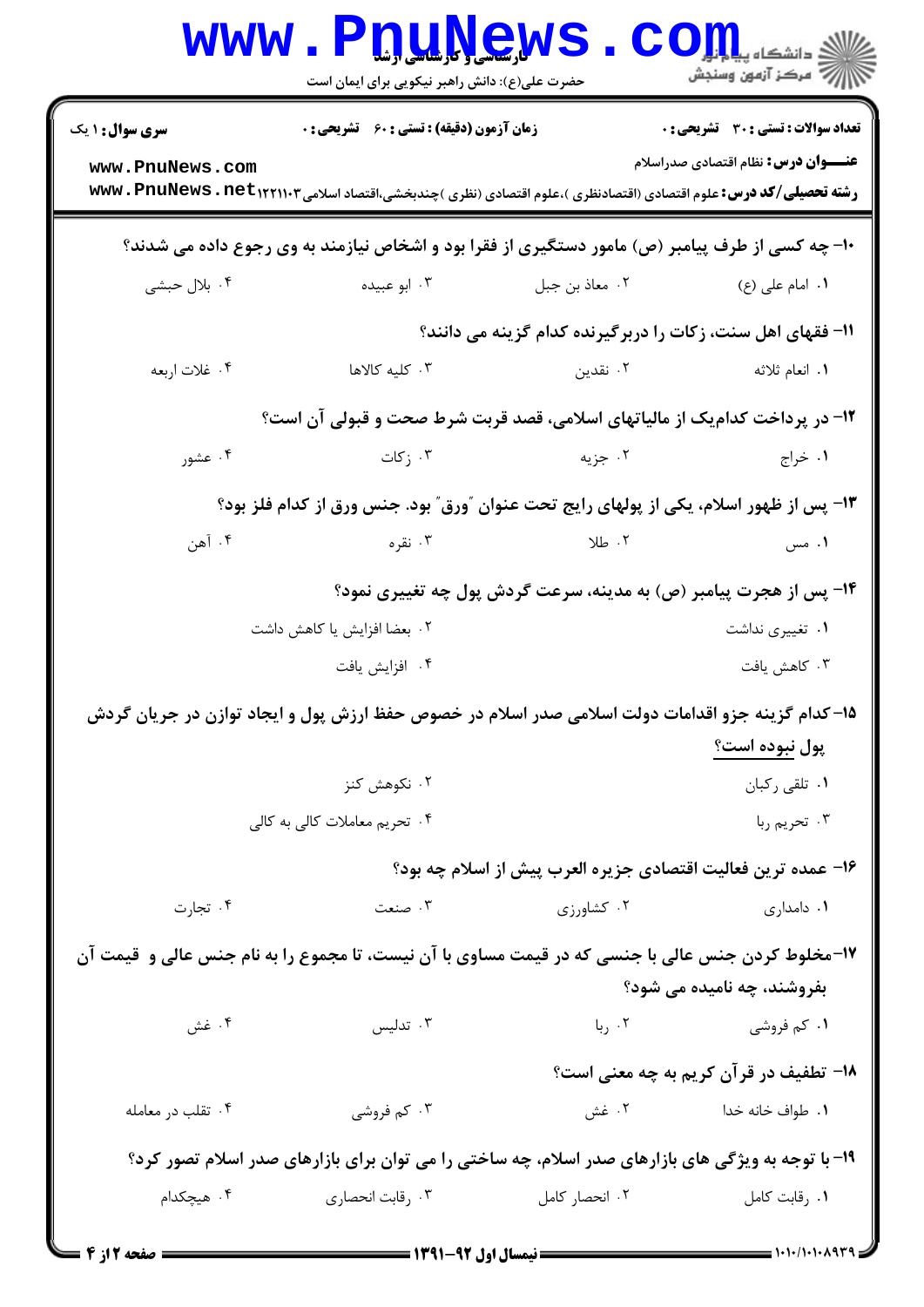| <b>WWW.</b>                                                                          | PnuNew<br>حضرت علی(ع): دانش راهبر نیکویی برای ایمان است                                                                                                   |                                                                                | ي<br>ي دانشڪاه پ <b>يا ۽ بول</b><br>أأزام الراكز أزمون وسنجش |  |
|--------------------------------------------------------------------------------------|-----------------------------------------------------------------------------------------------------------------------------------------------------------|--------------------------------------------------------------------------------|--------------------------------------------------------------|--|
| <b>سری سوال : ۱ یک</b>                                                               | زمان آزمون (دقیقه) : تستی : 60 ٪ تشریحی : 0                                                                                                               |                                                                                | <b>تعداد سوالات : تستی : 30 ٪ تشریحی : 0</b>                 |  |
| www.PnuNews.com                                                                      | <b>رشته تحصیلی/کد درس:</b> علوم اقتصادی (اقتصادنظری )،علوم اقتصادی (نظری )چندبخشی،اقتصاد اسلامی۱۲۲۱۱۰۳م <b>. www . PnuNews</b>                            |                                                                                | <b>عنـــوان درس:</b> نظام اقتصادی صدراسلام                   |  |
|                                                                                      | +۲- کدام گزینه در زمره دلایل عدم تغییرات شدید قیمت ها در صدر اسلام نمی باشد؟                                                                              |                                                                                |                                                              |  |
|                                                                                      | ۰۲ با کشش بودن عرضه پول                                                                                                                                   |                                                                                | ۰۱ نقلهای تاریخی و روایی                                     |  |
|                                                                                      | ۰۴ پشتوانه داشتن طلا و نقره                                                                                                                               |                                                                                | ۰۳ امانت گذاری پول                                           |  |
|                                                                                      |                                                                                                                                                           |                                                                                | <b>۲۱- انگیزه غایی مصرف از نظر اسلام چیست</b> ؟              |  |
|                                                                                      | ۰۲ رضایت خداوند و قرب الهی                                                                                                                                |                                                                                | ٠١. حفظ نفس                                                  |  |
|                                                                                      | ۰۴ توان برای عبادت خداوند                                                                                                                                 |                                                                                | ۰۳ حفظ آبرو                                                  |  |
| ۲۲- از نظر اسلام، رفع گرسنگی و تشنگی حیواناتی که در اختیار انسان هستند چه حکمی دارد؟ |                                                                                                                                                           |                                                                                |                                                              |  |
| ۰۴ لازم است                                                                          | ۰۳ مستحب است                                                                                                                                              | ۰۲ مباح است                                                                    | ۰۱ مکروه است                                                 |  |
|                                                                                      |                                                                                                                                                           | ۲۳– کدام یک از مخارج زیر در نگاه امیر مومنان بالاترین درجه اهمیت را داشته است؟ |                                                              |  |
|                                                                                      | ۰۲ مخارج آموزش و پرورش                                                                                                                                    |                                                                                | ٠١ مخارج مشاركت اجتماعي                                      |  |
|                                                                                      | ۰۴ مخارج تفریحات و سرگرمی های سازنده                                                                                                                      |                                                                                | ۰۳ مخارج جهاد با دشمنان اسلام                                |  |
|                                                                                      | ۲۴–اگر موسسات قرض الحسنه از سپرده های قرض الحسنه مردم صرفا برای ارائه تسهیلات به امور تولیدی استفاده<br>نمایند، آنگاه پس انداز کل جامعه چه تغییری می کند؟ |                                                                                |                                                              |  |
|                                                                                      | ۰۲ افزایش می یابد                                                                                                                                         |                                                                                | ۰۱ تغییری نمی کند                                            |  |
|                                                                                      | ۰۴ نمیتوان اظهار نظر نمود                                                                                                                                 |                                                                                | ۰۳ کاهش می یابد                                              |  |
|                                                                                      | ۲۵- در اسلام هر گونه تولیدی که برای انسان مفید بوده و ثمره ای عقلانی بر آن مترتب باشد، پذیرفته شده است. این                                               |                                                                                |                                                              |  |
|                                                                                      |                                                                                                                                                           |                                                                                | تولید در محدوده کدام فعالیتها قرارمی گیرد؟                   |  |
| ۰۴ هیچکدام                                                                           | ۰۳ فعالیتهای واجب                                                                                                                                         | ۰۲ فعالیتهای مستحب                                                             | ۰۱ فعالیتهای مباح                                            |  |
|                                                                                      | ۲۶- کدام گزینه هدف میانی امام علی (ع) در سیره تولیدی آن حضرت را بیان می نماید؟                                                                            |                                                                                |                                                              |  |
|                                                                                      | ۰۲ برطرف کردن نیاز خانواده                                                                                                                                |                                                                                | ٠١ جلب رضايت خداوند                                          |  |
|                                                                                      | ۰۴ برطرف كردن نياز مردم                                                                                                                                   |                                                                                | ۰۳ بیشترین یاری رسانی با کمترین هزینه                        |  |
|                                                                                      | ۲۷- عرضه و تقاضای عوامل تولید به منظور تولید مسکرات (شراب) از نظر اسلام چه حکمی دارد؟                                                                     |                                                                                |                                                              |  |
|                                                                                      | ۰۲ مکروه است                                                                                                                                              |                                                                                | ٠١. مباح است                                                 |  |
|                                                                                      | ۰۴ اگر مصلحتی در آن باشد، جایز است                                                                                                                        |                                                                                | ۰۳ حرام است                                                  |  |
|                                                                                      |                                                                                                                                                           |                                                                                |                                                              |  |